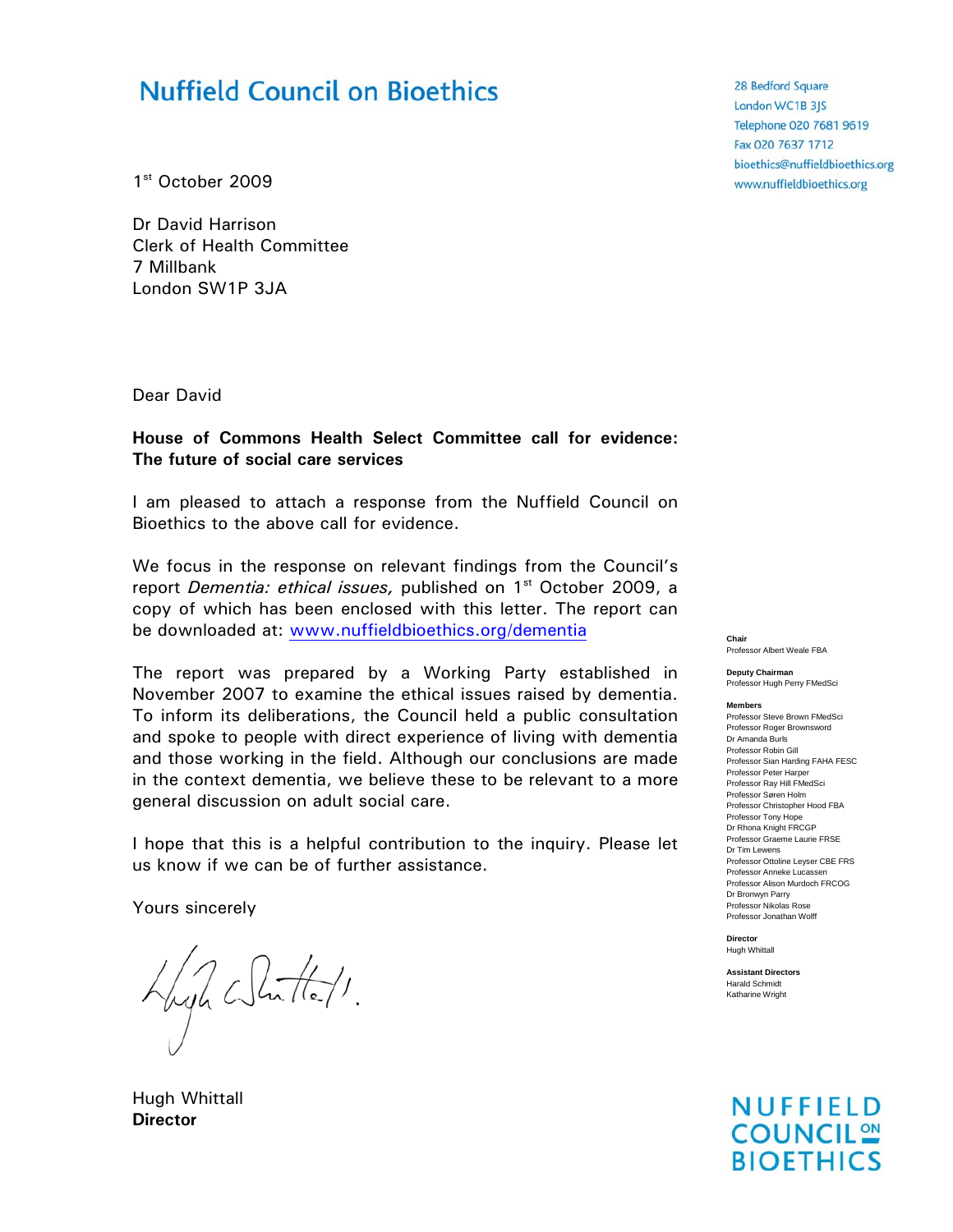## **Extracts from** *Dementia: ethical issues*  **Executive Summary**

#### **Some general points about the care of people with dementia**

 9. We emphasise two particular points which we believe to be especially important in dementia care. First, we argue that *how*  **things are done, so that people with dementia feel valued individuals, will often be far more important than the particular structure or format of services** (paragraph 3.5). Secondly, we highlight the enormous importance of families and friends in the care of many people with dementia. It is our view that an attitude of working with families and other carers, supporting them in their own care of the person with dementia, is most conducive to the interests of the person with dementia and best recognises the centrality of relationships with family and friends for many people with dementia. **We suggest that the appropriate attitude of professionals and care workers towards families should be that of partners in care, reflecting the solidarity being shown within the family** (paragraph 3.12). Such a partnership would involve a relationship of trust between professionals and carers, based on mutual respect for each other's role and expertise.

#### **Information, communication and signposting to services**

13. There is ample evidence that, in many cases, people are presented with a diagnosis of dementia and simply told to come back in a year's time. **It was argued forcefully in one of our factfinding meetings with people in front-line dementia care that such a lack of information and support in the immediate aftermath of diagnosis is simply morally wrong. We agree** (paragraph 3.26). Access to supportive care, including appropriate information, emotional support, and a variety of forms of practical support, is essential for people to live well with dementia, making the most of all their retained abilities.

14. People also need help in accessing what is inevitably a fragmented support system, given the wide range of health and social services that people with dementia and their families may potentially use. We suggest that an important element will be the identification of a single individual to liaise with the person with dementia and their family, and with whom a trusting relationship can develop. **We welcome the proposal in the English dementia strategy to pilot possible models of 'dementia care advisers', whose role would be to help people diagnosed with dementia access appropriate services and support. We suggest that there is a strong ethical justification for such a role to be introduced throughout the UK as soon as possible** (paragraph 3.27).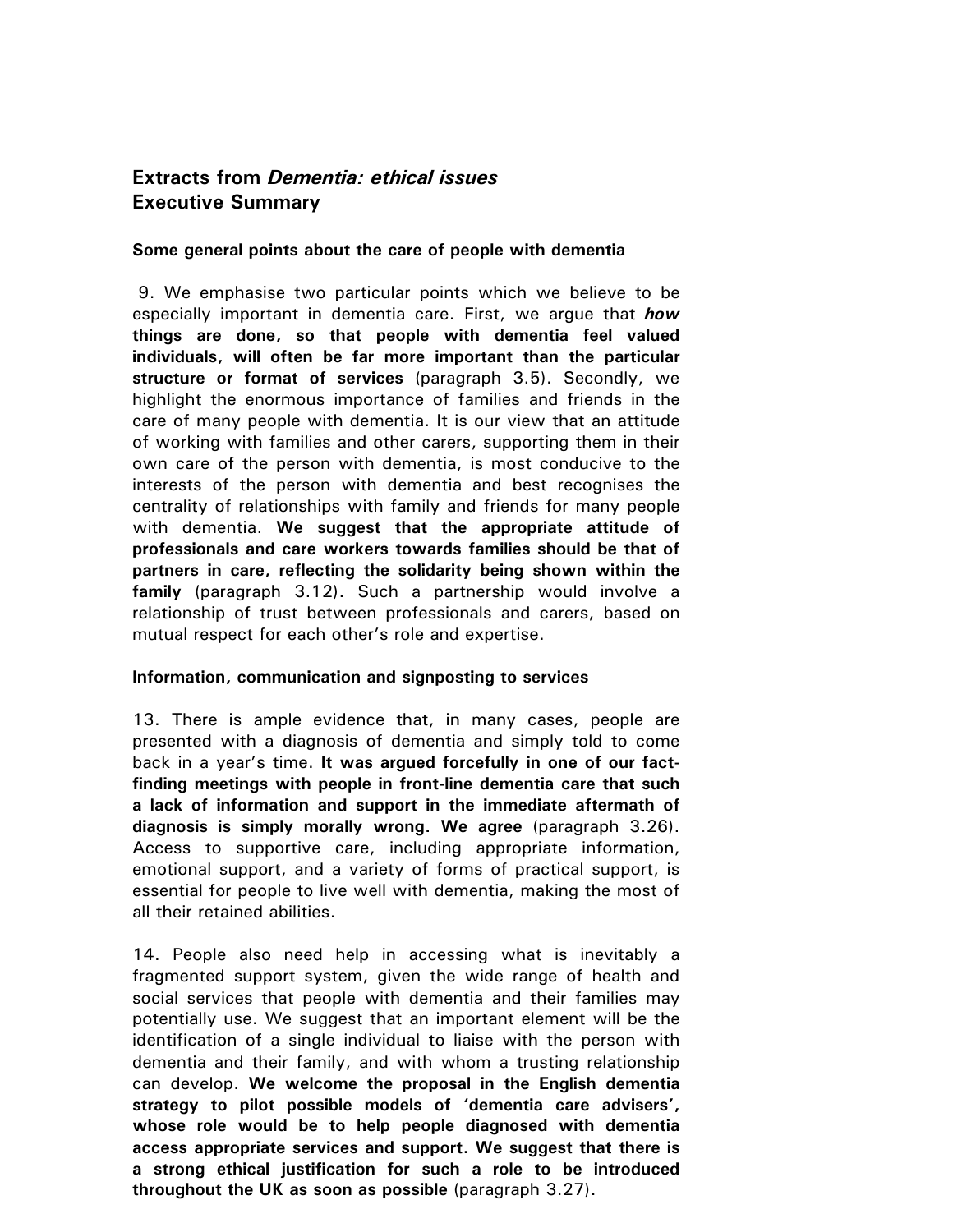#### **Ongoing care and support**

15. **We very much welcome the increasing emphasis on services which are flexible and appropriate to the individual, and which enable them to live well with dementia – an approach based on respect for the needs, preferences and personhood of the individual person with dementia** (paragraph 3.31). A commitment to making services as flexible and responsive as possible does not necessarily entail spending more money; rather, it involves listening to the needs and wishes of the person for whom the service is being provided and adjusting the support on offer in order to help them in what they value most.

16. The 'small things' of care are particularly important in ensuring that care is genuinely supportive of the individual, and enhances that person's autonomy and well-being. The humanity with which assistance for everyday living is offered, especially help with eating and intimate care, is crucial in helping the person retain their self-esteem and dignity, as are the manner and tone in which a person is addressed; the care taken to ensure that they participate as much as they can or wish in any decision about their day-to-day life; the trouble taken about appropriate and attractive food and environments; and access to meaningful activity.

#### **The role of society in providing care and support**

21. People with dementia experience a number of disadvantages in the current care system, especially in the way services are divided into 'social' and 'health' services. Many of their needs, for example for help with personal care, are classed as 'social', despite the fact that the direct cause of their symptoms is progressive damage to the brain. Under the current system, this means that support services may only be made available when a crisis has already been reached because of the pressure on social services departments to prioritise those in greatest need.

22. We argue in Chapter 2 that dementia is a medical disorder and that the needs arising out of the disorder should therefore be met in the same way as those arising out of other serious illnesses such as cancer. It is not acceptable to make people with cancer wait until their support needs have reached a crisis before providing that support and nor should it be regarded as acceptable for people with dementia to wait in this way. **The essential ethical point to be made is that the access of people with dementia to the services they need should not be determined by classifications of care. In allocating resources, and in determining standards of care, it should make no difference whether the intervention is classified as 'health' or 'social'** (paragraph 4.41).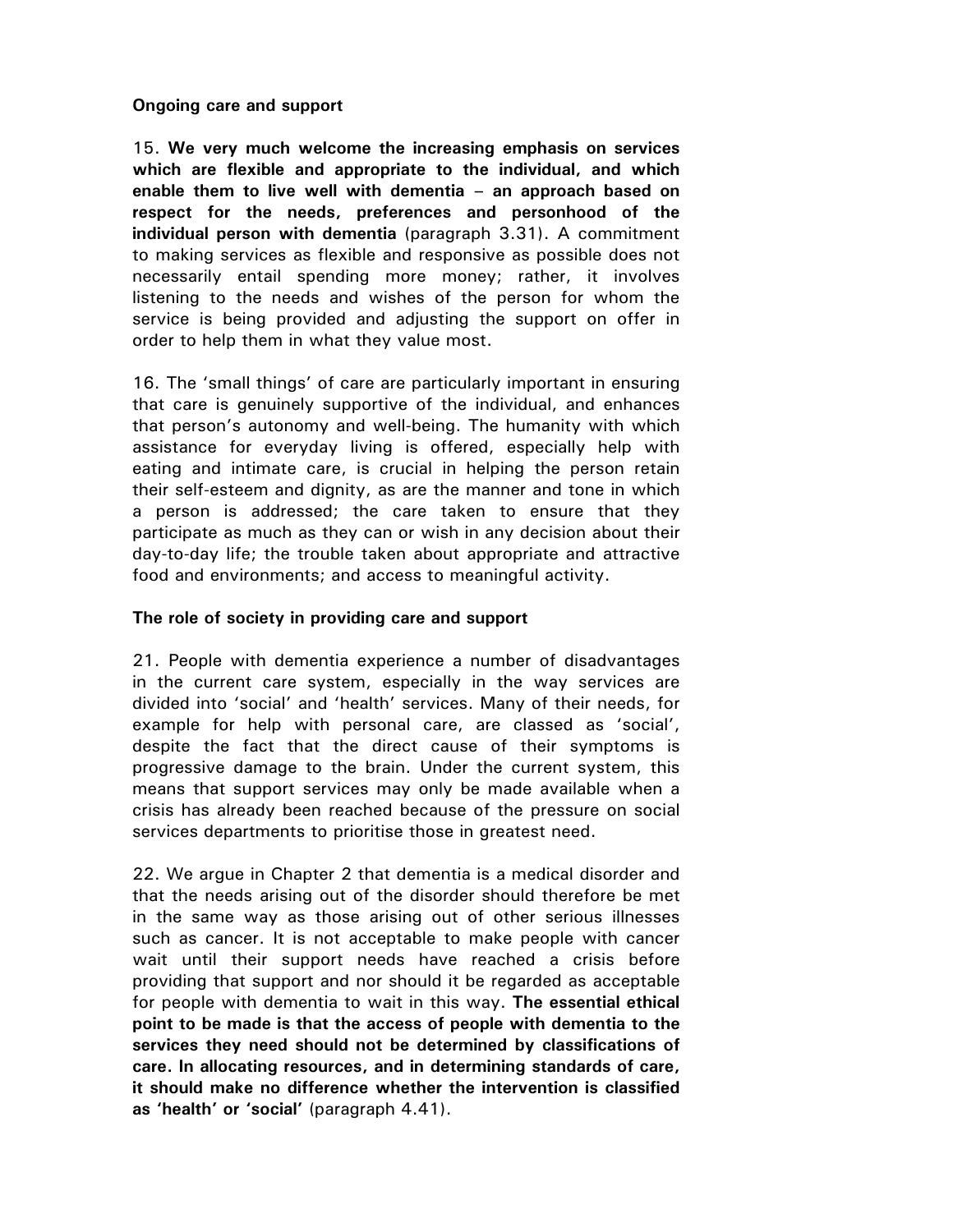#### **Financial and social support**

56. Caring for a person with dementia is expensive, encompassing factors such as lost earnings, paying for respite and other care, and investing in adaptations and assistive technologies for the individual for whom they are caring. Emotional and practical support is also crucial.

57. **Our emphasis on solidarity highlights society's responsibility to support people with dementia and their carers. This responsibility extends to informing carers, openly and systematically, of the social and financial support to which they are entitled: support should not only be available to those who know enough about the system and have sufficient persistence to assert their rights. We again commend the proposed role of a dementia care adviser or similar, who should be well placed to ensure that carers of people with dementia are better informed about their entitlements. We reiterate that a timely diagnosis is also important for carers, given that without such a diagnosis carers will experience significant difficulty in obtaining the help and support they themselves need**  (paragraph 7.30).

#### **Ethical dilemmas in care**

41. As we emphasise in the introduction to our ethical framework, ethical dilemmas arise on a daily basis for all those providing care for people with dementia. Such dilemmas may arise in mundane situations, but they are problematic and stressful, and those providing care often feel isolated and unsupported in responding to them. Yet the way in which they are handled may have a significant effect on the quality of life of both the person with dementia and others surrounding them. Moreover, the problems arising in dementia are complex: there is rarely one over-arching value or consideration that can be used to solve them, and hence judgment has to be applied in the light of every particular case. In view of this, our general conclusions are as follows:

**1. Specific guidelines, rules and laws have a particular but limited role to play: they may help to set a framework pointing to ways in which problems may be resolved but they can rarely provide a definitive answer to a specific dilemma. Any such guidelines will need to be interpreted in a flexible and compassionate way when applied to a specific situation, with a focus both on the interests of the individual with dementia and on the interests of others directly concerned.** 

**2. Professionals are in a position to support both carers and care workers, in addition to facing ethical problems themselves. They should have access to ongoing education to help them in both these roles. Education in ethical decision making, however, should not be limited to those with 'professional' roles: care workers are required to respond to ethical problems as part of their daily work, and should have**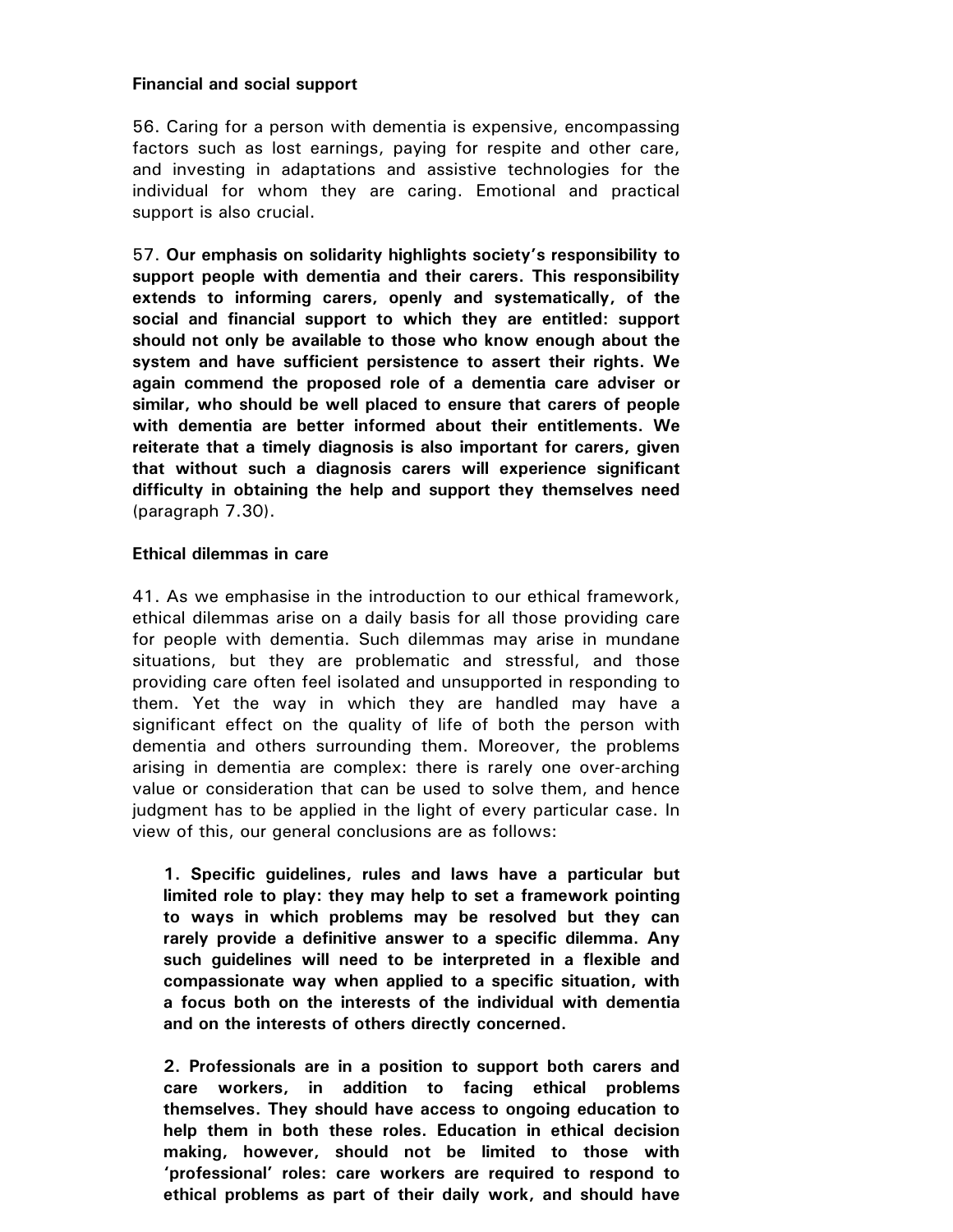**access to the ongoing education needed to equip them to respond appropriately.** 

**3. All those involved in direct care – carers, care workers, health and social care professionals, and volunteers – should have access to forums for sharing and receiving support in making ethical decisions. Carers and volunteers who wish to access more formal courses in ethical decision making should be able to do so** (paragraph 6.3).

**Recommendation 9: We recommend that the UK Departments of Health consider, as part of their dementia strategies and workforce planning, how all those involved in direct care of people with dementia can access appropriate education and support in ethical decision making.** (Paragraph 6.3)

#### **Joint support for the person with dementia and their carer**

51. Our ethical framework emphasises the importance of giving close attention to the autonomy and well-being of carers, both for the benefit of the person with dementia and because carers matter in their own right. We also argue that autonomy should be seen in 'relational' terms: that is, that a person's sense of self and selfexpression should be seen as being firmly grounded in their social and family networks. In addition, most people would wish that their carer's interests should be given considerable weight: their interests include their carer's interests. When autonomy is understood in these terms, then in order to support a person's autonomous wishes and values it will be necessary to support the whole family and social structure.

52. A diagnosis of possible dementia has implications that extend well beyond the individual receiving the diagnosis. Close family and friends, and especially the partner of the person with dementia, have to adjust to the ramifications for their own lives and come to terms with a shared future which may be very different from what they had all envisaged. **An important implication both of our emphasis on solidarity and of our 'relational' approach to autonomy is to emphasise that professional support should have a wide focus that includes helping the family to support the person with dementia, rather than being limited to an exclusive and direct focus on the person with dementia** (paragraph 7.19).

#### **Trust in carers**

53. The issue of trust is central in any caring relationship. Most carers provide a level of care that compromises their own health and well-being, and are concerned to help and support the person with dementia as much as they are able. Given this trust-based relationship between the person with dementia and their carer(s), we suggest that **unless there is evidence to the contrary, there should be a presumption of trust in carers by health and social**